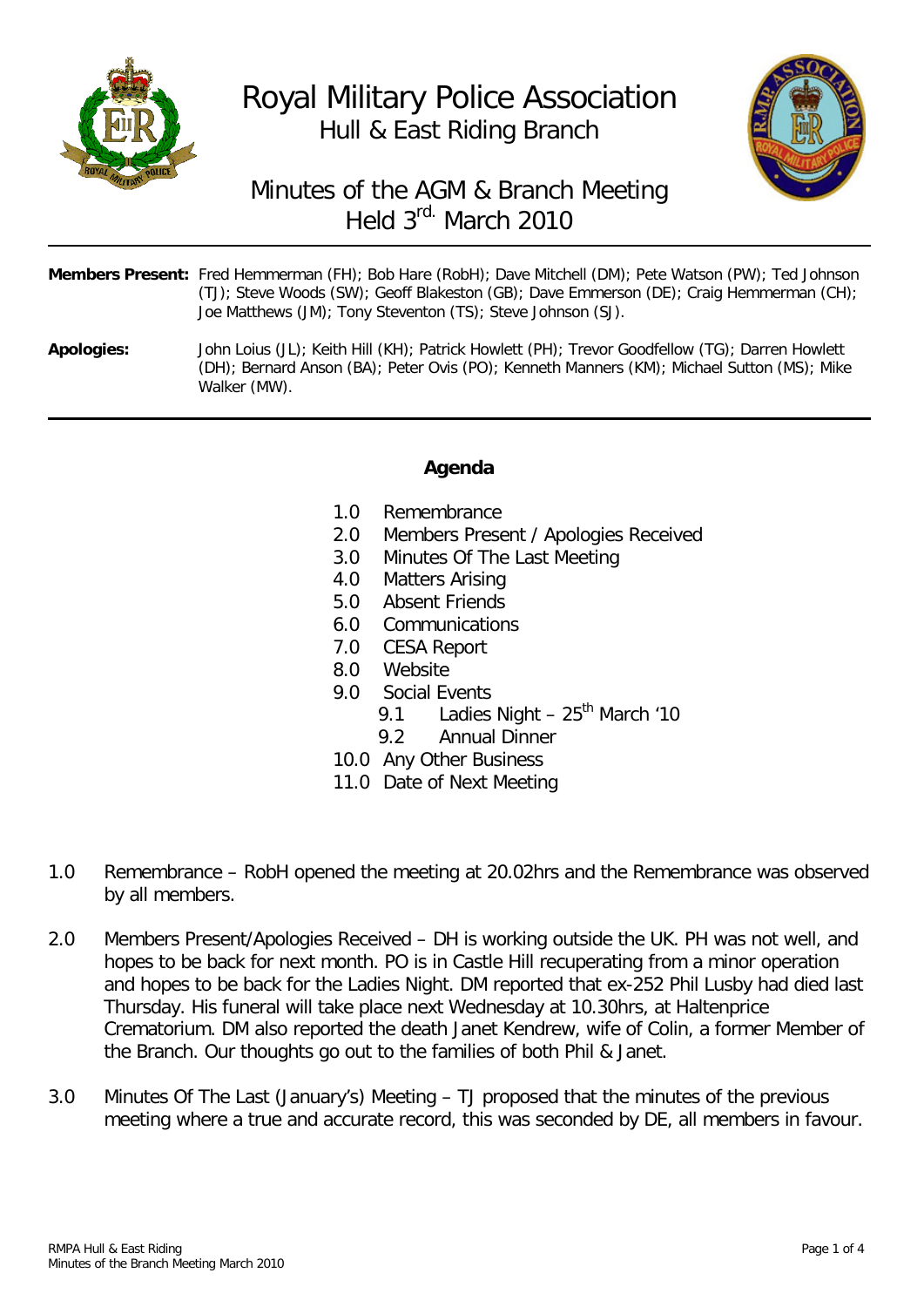- 4.0 Matters Arising No matters arising. Although, JM commented that the pies where fantastic at the last meeting.
- 5.0 Absent Friends Other than listed above, RobH asked how Hazel was. DM replied that although she has been told that her Cancer is very serious, she is coping well and is in very good form considering, and looking forward to coming to the Ladies Night on the 25<sup>th</sup>. RobH asked that the thoughts and love of the Branch Members be passed onto Hazel. FH stated that he had received BA's subs and that he is in good spirits.
- 6.0 Communications The Branch had received the following communications:
	- 6.1 An email was received from Mr. Kevin Jobson, the Secretary of the North East Branch RMPA. Kevin is a member of the Rotary Club of Chester-le-Street and they are holding an Extravaganza Book Launch on the  $27<sup>th</sup>$  March 2010 at the Rainton Meadows Arena in Houghton-le-Spring. The even is in aid of 'Help For Heroes' and the 'Army Benevolent Fund' and will comprise of a three course dinner and concert to promote the launch of a book entitled 'My Son The Enemy'. Any member wishing to attend the even or who requires any further information should contact the Secretary in the first instance.
	- 6.2 An email was received from RHQ asking if any Branch wishes to sponsor one of the Sunday Church Parades, especially the one to be held on the 28<sup>th</sup> March. The other dates are  $25<sup>th</sup>$  April, 18<sup>th</sup> July and 17<sup>th</sup> Oct.
	- 6.3 An email was received from Rachel Gilner, the veterans liaison for the American based website pleuralmesothelioma.com, a website relating to infections caused by Asbestos. She was asking to be linked to our website so that the pleuralmesothelioma.com website would appear on our links page. This was discussed by the Members, PW stated that in his opinion, this appeared to be a commercial venture and as such should not appear on the website.
	- 6.4 A letter was received from ex SGT Geoff Mitchell who had served between 1979 and 1988. Geoff is preparing to undertake a London to Brighton cycle ride and is looking for Branch Members to Sponsor him. All monies raised will be given to the Central Benevolent Fund of the RMPA. Geoff's letter was validated by a letter from Col. Baber. FH proposed that the proceeds from the Ladies Night raffle be donated to the cause, seconded by RobH all in favour. The event is not happening until September, so Branch Members may want to think about individual sponsorship.
- 7.0 CESA Report DM reported that on the  $18<sup>th</sup>$  June there is a parade in York for the new colours of the Yorkshire Regiment. 8<sup>th</sup> Army Association have now ceased to be. DM also gave a financial report, please speak to DM for further details. Funding is available from CESA and if the Association needs anything they can apply for funding to the Council.
- 8.0 Website PW reported that he had cleaned up the website for 2010 and added a new 'Archive' section. This contains all the minutes and News section entries for 2009. The Archive section is located on the main toolbar on the right hand side.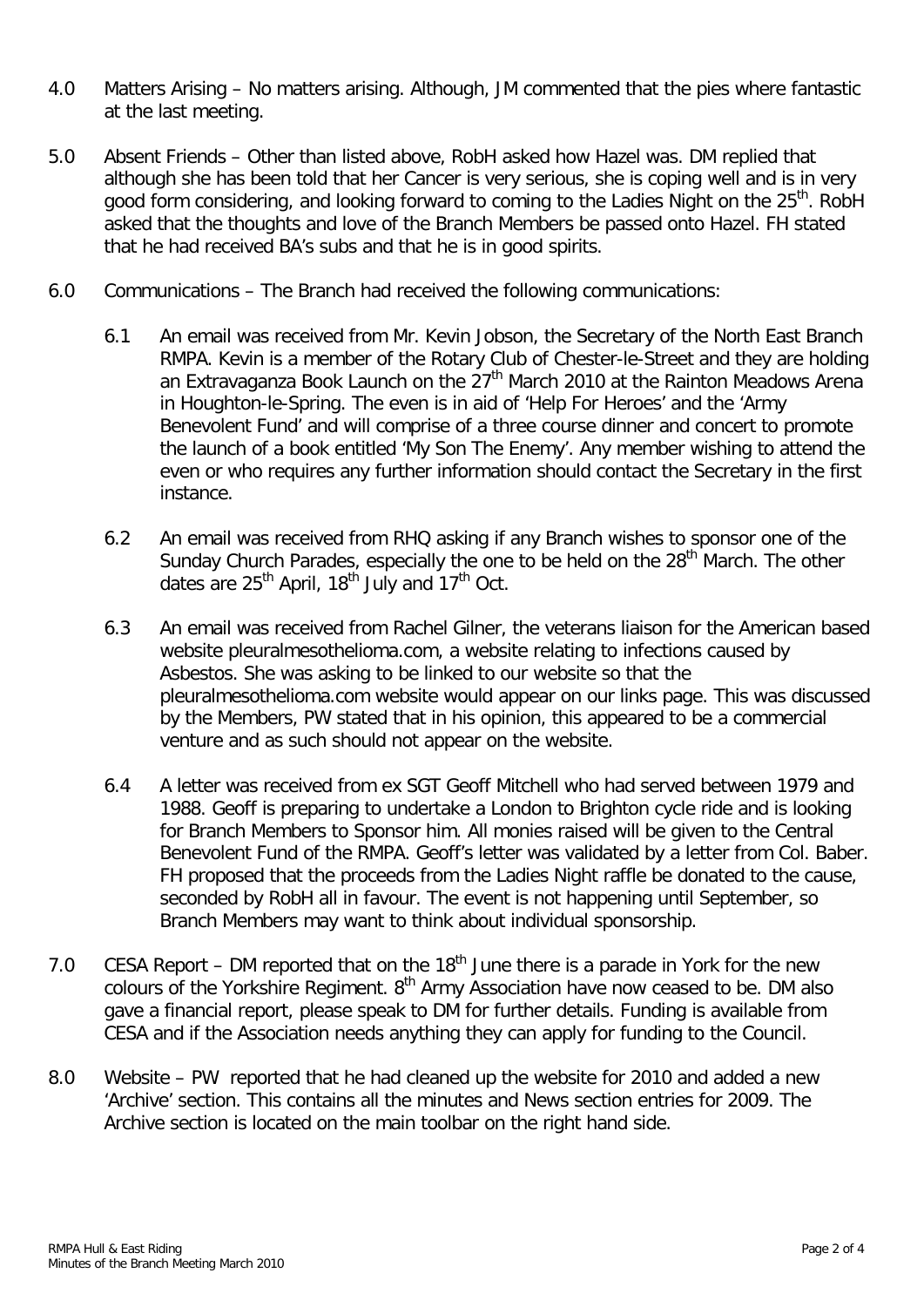#### 9.0 Social Events –

- 9.1 Ladies Night RobH reported that he has organised the Ladies Night for the  $25<sup>th</sup>$ March and asked for as many members as possible to attend. A minimum of 30 members have been booked in so could we all please try to attend.
- 9.2 Annual Dinner PW proposed that an open invitation be sent to all Branches to our Annual Dinner. This appears to be fairly standard practices throughout the RMPA and is an excellent opportunity for Members of other Branches to meet our Members. Other Branch Members would be charged the same prices as our Branch Members. TS seconded and stated that he had bumped into Mick Coverdale (ex-RSM 252) who had stated that he would like to attend. All in favour.
- 10.0 Any Other Business
	- 10.1 FH Normandy Veterans on the  $25<sup>th</sup>$  April are visiting the National Arboretum. If members want to attend, the cost is £10 for travel. Members should speak to FH in the first instance, places available on a first-come first-served basis.
	- 10.2 FH stated that NVA have been invited by the Dutch Royal Family to their Liberation Day on the  $3^{rd}$  May. If members want further information or want to attend, please contact FH in the first instance.
	- 10.3 Branch Information and Contact Directories PW issued all Members Present with a new Branch Members Information and Contact Directory. He expressed the importance of members ensuring that their contact information is kept as up to date as possible at all times. This print run had cost £41.10 (an increase on last year as a greater number had been required) PW asked whether member thought it right that we look for a sponsor for next years Directory to cover the cost. The general consensus was that as long as the advert was for business that was appropriate to the branch, there would be no objections. It was thought that a Gentleman's Outfitters or a Medal Mounter may be the best options. PW will look into this and report back to the branch.
	- 10.4 PW reported that he had attended the Annual Church Parade at H.M. Tower of London on the  $7<sup>th</sup>$  March 2010 with his partner Dee. Turn out was very good, certainly better that last year! (so I'm reliably told!) Cornel John tried his best to rouse the troops at the fourth gate, before a grough voiced RSM took charge and BLODDY WELL put us in our place!! We paraded through the Tower to The Chapel Royal of St. Peter ad Vincula where we had a full service. Afterwards, we paraded back toward a welcome pint at the Waders Mess! The Mess, for those of you who haven't been, is like any other Military Mess, it's just that they have more then there fair share of plaques! So much so, they have to keep the US Plaques in the toilets! Overall, I had a fantastic day and I URGE you all to put it in you diary's for next year. You will not be disappointed!
- 11.0 The time being 20.55hrs and there being no further business, the meeting was closed by RobH. The next meeting will be held on Wednesday  $7<sup>th</sup>$  April 2010 at 20.00 hrs, at the Police Social Club, Inglemire Lane, Hull.